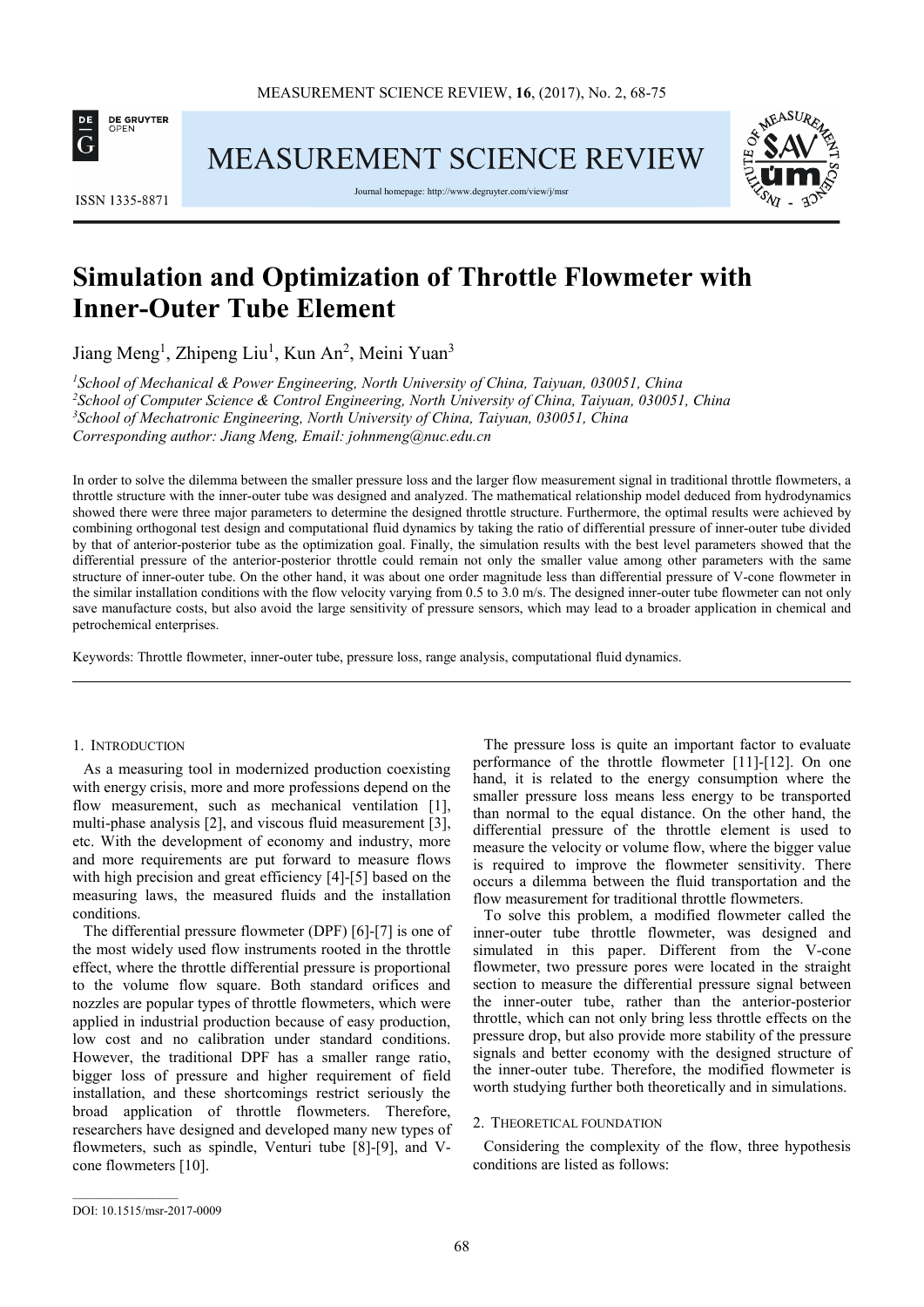- 1). The flow is supposed to satisfy the laminar cases;
- 2). Any flow line does not change from Area 1-1 to 2-2;
- 3). The thickness of pipeline can be regarded as 0.



Fig.1. Structure of modified inner-outer tube throttle flowmeter.

According to the Bernoulli principle, Lines 1 and 2 (Fig.1.) satisfy the following equation,

$$
\frac{p_0}{\rho} + \frac{v_1^2}{2} = \frac{p_1}{\rho} + \frac{v_1^2}{2} + w_{f1}
$$
 (1)

$$
\frac{p_0}{\rho} + \frac{v_2^2}{2} = \frac{p_2}{\rho} + \frac{v_2^2}{2} + w_{f2}
$$
 (2)

where  $\rho$  is the fluid density, kg/m<sup>3</sup>;  $p_0$  is the absolute pressure of 1-1 section, Pa; *p*1 and *p*2 are the inner and outer pressure in 2-2 section, Pa;  $v_k$  and  $v_k$ ' are the inlet and outlet velocity of Line  $k$  ( $k = 1, 2$ ), m/s;  $w_{f1}$  and  $w_{f2}$  are the viscosity losses of Line 1 and 2, J / kg.

Equations (1) and (2) can be changed into the average velocity expressions, respectively:

$$
\frac{p_0}{\rho} + \frac{\overline{v}_1^2}{2} = \frac{p_1}{\rho} + \frac{\overline{v}_1^2}{2} + \overline{w}_{f1}
$$
 (3)

$$
\frac{p_0}{\rho} + \frac{\overline{v}_2^2}{2} = \frac{p_2}{\rho} + \frac{\overline{v}_2^2}{2} + \overline{w}_{f2}
$$
 (4)

where  $\overline{v}_k$  and  $\overline{v}_k$  is the inlet/outlet average velocity of Line *k* ( $k = 1, 2$ ), m/s;  $\overline{w}_{f1}$  and  $\overline{w}_{f2}$  are correspondingly the average viscosity losses of Lines 1 and 2, J/kg.

Therefore, the differential pressure of the inner point  $p_1$ and the outer point  $p_2$  can be calculated:

$$
\Delta p = p_1 - p_2
$$
  
=  $\frac{\rho}{2} [(\bar{v}_1^2 - \bar{v}_1^2) - (\bar{v}_2^2 - \bar{v}_2^2)]$   
-  $(\bar{w}_{f1} - \bar{w}_{f2})$  (5)  
=  $\frac{\rho}{2} [(\bar{v}_1^2 - \bar{v}_1^2) - (\bar{v}_2^2 - \bar{v}_2^2)]$   
-  $\rho g [(h_{\lambda 1} - h_{\lambda 2}) - (h_{\zeta 1} - h_{\zeta 2})]$ 

where  $h_{\lambda 1}$  is the route loss of Line 1, J/kg, which can be calculated by the route loss equation of straight pipe when the flow passage is not very long,

$$
h_{\lambda 1} = \frac{8\mu l}{\pi \rho g} \cdot \frac{q_{\nu 1}}{r^4} \tag{6}
$$

and  $h_{\lambda 2}$  is the route loss of Line 2, J/kg, whose equation is based on the route loss equation of different diameter pipe,

$$
h_{\lambda 2} = \frac{8\mu l}{\pi \rho g} \cdot \frac{q_{\nu 2}}{R^4 - r^4 - \frac{R^2 - r^2}{\ln(R/r)}}
$$
(7)

*hζ*1, the local loss of Line 1, which can be obtained based on the diffuser tube equation,

$$
h_{\zeta 1} = \varphi \frac{(\overline{v}_1 - \overline{v}_1)^2}{2g} \tag{8}
$$

and  $h_{\zeta}$  is the local loss of Line 2, which can be calculated according to the nozzle tube theory,

$$
h_{\zeta 2} = \zeta \frac{(\overline{v}_2 - \overline{v}_2)^2}{2g} \tag{9}
$$

where *l* is the length of flow passage, m;  $\mu$  is the dynamic viscosity, Pa ⋅ s,  $q_{v1}$  and  $q_{v2}$  are the volume flow of Passages 1 and 2, m<sup>3</sup> /s; *r* is the hydraulic radius of Passage 1, m; *R* is the pipe radius, m; *g* is the gravitational acceleration, 9.8 m/s<sup>2</sup> normally;  $\varphi$  and  $\zeta$  are the different local loss coefficients, meeting the following equations,

$$
\varphi = \frac{\lambda}{8\sin(\theta/2)} [1 - (\frac{S_1}{S_1})^2] + \kappa (1 - \frac{S_1}{S_1})
$$
(10)

$$
\zeta = \frac{\lambda}{8\sin(\theta/2)} [1 - (\frac{S_2}{S_2})^2]
$$
 (11)

where  $\theta$  is the cone angle;  $\lambda$  is the route loss coefficient of the diffuse (or nozzle) tube;  $\kappa$  is the cone angle coefficient, related to  $\theta$ ;  $S_1$  and  $S_1$ ' are the area of 1-1 and 2-2 in Passage 1; *S*2 and *S*2' are the area of 1-1 and 2-2 in Passage 2, seen from Fig.1.

Considering the flow passage is relatively short  $($  < 150 mm), the values of both  $h_{\lambda1}$  and  $h_{\lambda2}$  are thus small and far less than the corresponding local losses, *hζ*1 and *hζ*2, based on (6) and (7). Therefore, the route losses can be neglected, that is,  $h_{\lambda 1} - h_{\lambda 2} = 0$ .

According to the fluid dynamics [13], any velocity  $v^*$  on the cross section satisfies (12) when the fluid moves in the round pipe with the radius of *R*,

$$
v^* = 2v_0 \left(1 - \frac{r^{*2}}{R^2}\right) \tag{12}
$$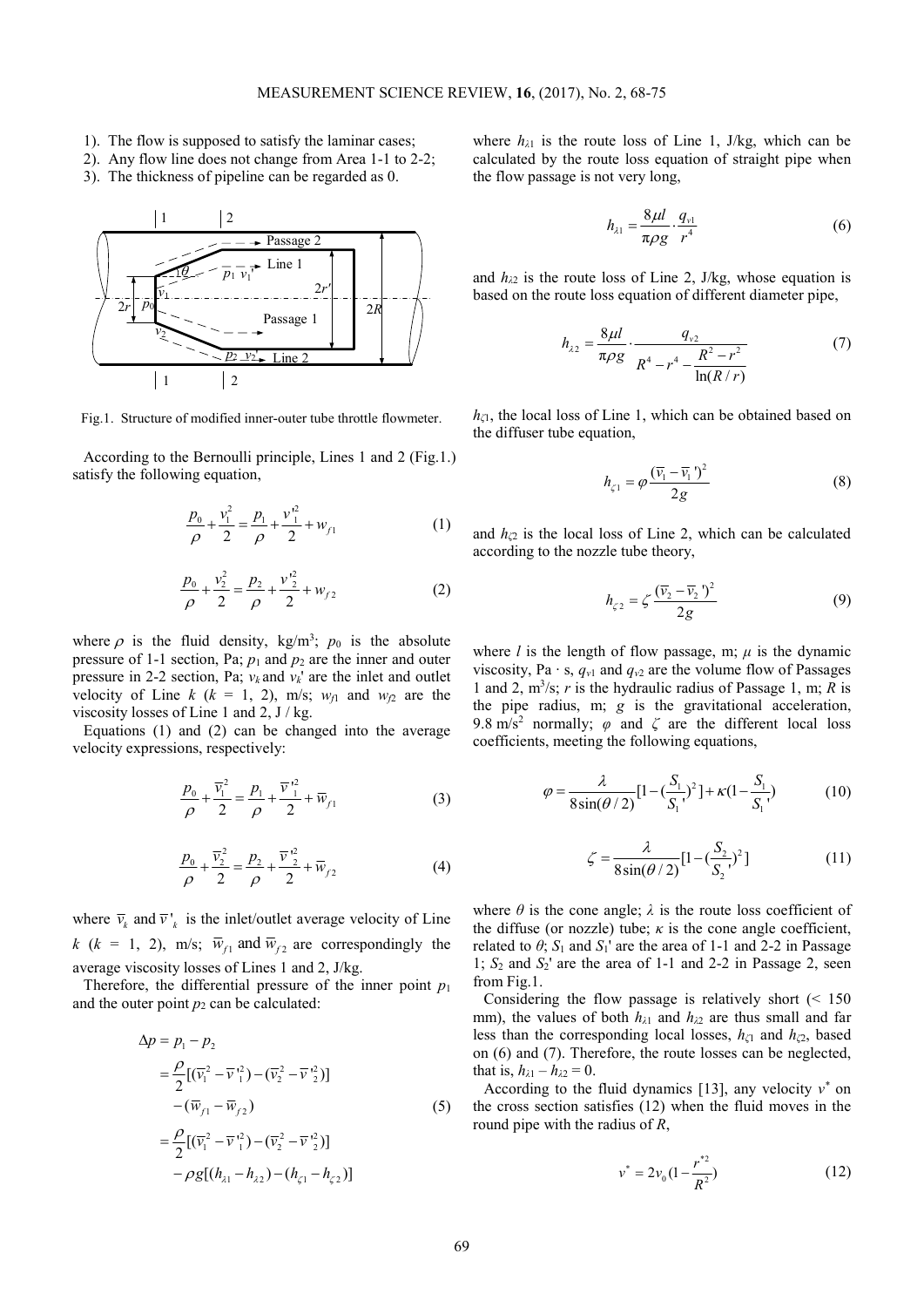where  $v_0$  is the average velocity through the cross section of pipe,  $v_0 = q_v / (\pi R^2)$ , among which  $q_v$  is the flux of the cross section with the area of  $\pi R^2$ ;  $r^*$  is the radius corresponding to the velocity  $v^*$ .

Firstly, the flux  $q_{v1}$  of the inlet section  $S_1$  in Passage 1 can be solved based on (12),

$$
q_{\nu 1} = \oint_{S_1} 2\nu_0 \left(1 - \frac{r^2}{R^2}\right) dS = q_{\nu} \frac{2r^2}{R^2} \left(1 - \frac{r^2}{2R^2}\right) \tag{13}
$$

Secondly, according to the law of mass conservation, the flux  $q_{v2}$  of the inlet section  $S_2$  is,

$$
q_{v2} = q_v - q_{v1} = q_v[1 - \frac{2r^2}{R^2}(1 - \frac{r^2}{2R^2})] = q_v(1 - \frac{r^2}{R^2})^2 \qquad (14)
$$

And then the average inlet velocities of  $S_1 = \pi r^2$  and  $S_2 =$  $\pi(R^2-r^2)$  are expressed respectively as,

$$
\overline{v}_1 = \frac{q_{v1}}{S_1} = \frac{2q_v}{\pi R^2} (1 - \frac{r^2}{2R^2}) = \frac{q_v}{\pi R^2} (2 - \frac{r^2}{R^2})
$$
(15)

$$
\overline{v}_2 = \frac{q_{v2}}{S_2} = \frac{q_v (1 - \frac{r^2}{R^2})^2}{\pi (R^2 - r^2)} = \frac{q_v}{\pi R^2} (1 - \frac{r^2}{R^2})
$$
(16)

Considering the continuous equation of Passage 1 and 2,

$$
q_{v1} = \overline{v}_1 S_1 = \overline{v}_1 S_1 \tag{17}
$$

$$
q_{v2} = \overline{v}_2 S_2 = \overline{v}_2 S_2' \tag{18}
$$

the average outlet velocities of  $S_1' = \pi r'^2$  and  $S_2' = \pi (R^2 - r'^2)$ can be transformed from the above expressions,

$$
\overline{v}_1' = \frac{q_{v1}}{S_1'} = \frac{q_v}{\pi R^2} (2 - \frac{r^2}{R^2}) \frac{r^2}{r^2}
$$
 (19)

$$
\overline{v}_2' = \frac{q_{v2}}{S_2} = \frac{q_v}{\pi R^2} (1 - \frac{r^2}{R^2}) \frac{R^2 - r^2}{R^2 - r^2}
$$
(20)

Finally, the following expressions can be deduced for use in the next paragraph,

$$
\overline{v}_1^2 - \overline{v}_1^2 = \frac{q_v^2}{\pi^2 R^4} (2 - \frac{r^2}{R^2})^2 (1 - \frac{r^4}{r^4})
$$
 (21)

$$
\overline{v}_2^2 - \overline{v}'_2^2 = \frac{q_v^2}{\pi^2 R^4} (1 - \frac{r^2}{R^2})^2 (1 - \frac{r^4}{r^4})
$$
(22)

$$
(\overline{v}_1 - \overline{v'}_1)^2 = \frac{q_v^2}{\pi^2 R^4} (2 - \frac{r^2}{R^2})^2 [1 - (\frac{R^2 - r^2}{R^2 - r^2})^2] \tag{23}
$$

$$
(\overline{v}_2 - \overline{v'}_2)^2 = \frac{q_v^2}{\pi^2 R^4} (1 - \frac{r^2}{R^2})^2 (\frac{r^2 - r'^2}{R^2 - r'^2})^2
$$
 (24)

And  $\Delta p$  can be calculated according to (5) and (21)~(24),

$$
\frac{\Delta p}{\rho/2} = \frac{q_v^2}{\pi^2 R^4} (2 - \frac{r^2}{R^2})^2 (1 - \frac{r^4}{r^4}) - \frac{q_v^2}{\pi^2 R^4} (1 - \frac{r^2}{R^2})^2 (1 - (\frac{R^2 - r^2}{R^2 - r^2})^2 + \frac{\varphi q_v^2}{\pi^2 R^4} (2 - \frac{r^2}{R^2})^2 (1 - \frac{r^2}{r^2})^2 - \frac{\zeta q_v^2}{\pi^2 R^4} (1 - \frac{r^2}{R^2})^2 (\frac{r^2 - r^2}{R^2 - r^2})^2
$$

If  $\eta = \sqrt{1 - r^2 / R^2}$  is the radius ratio of inner-outer tube,  $\delta = r/r'$  is denoted as the radius ratio of the inner flow passage, and  $\delta' = \sqrt{R^2 - r^2} / \sqrt{R^2 - r^2}$  is regarded as the equivalent radius ratio of the outer flow passage, Δ*p* can be simplified as:

$$
\Delta p = \frac{\rho}{2} \frac{q_v^2}{\pi^2 R^4} (a - b)
$$
 (25)

where 
$$
a = (1 + \eta^2)^2 [1 - \delta^4 + \varphi (1 - \delta^2)^2]
$$
;  
\n $b = \eta^4 [1 - \delta^{14} + \zeta (1 - \delta^{12})^2]$ ;  
\n $\varphi = \lambda [1 - (1 - \eta^{-2})^2 - \kappa (2 - \eta^{-2})]/[8\sin(\theta/2)]$ ;  
\n $\zeta = \lambda [1 - (1 - \eta^{-2})^2]/[8\sin(\theta/2)].$ 

And the volume flow of  $q<sub>v</sub>$  can be also simplified as:

$$
q_{\nu} = \frac{\pi R^2}{\sqrt{a - b}} \sqrt{\frac{2\Delta p}{\rho}} = C \cdot S \sqrt{\frac{2\Delta p}{\rho}}
$$
(26)

where *S* is the area of round pipe,  $S = \pi R^2$ ; *C* is the discharge coefficient of the inner-outer tube,

$$
C = \frac{1}{\sqrt{a - b}}
$$

Based on  $(25)$ , we can express  $C$  as the calibration expression,

$$
C = \frac{q_v}{S\sqrt{2\Delta p/\rho}} = \frac{\overline{v}}{\sqrt{2\Delta p/\rho}}
$$
(27)

where  $\bar{v}$  is the average flow velocity of the round pipe,  $\overline{v} = q_v / S$ .

Seen from (25), the relation between the volume flow and differential pressure depends mainly on three factors, namely, the big radius *r'*, the small radius *r,* and the cone angle *θ*, and can be independent of the fluid pressure. On one hand, these factors can be regarded as the structural parameters to design the inner-outer tube throttle flowmeter. On the other hand, they have significant influence on the differential pressure of inner-outer tube in complex flow states, although the expressions above are derived from the condition of laminar flow.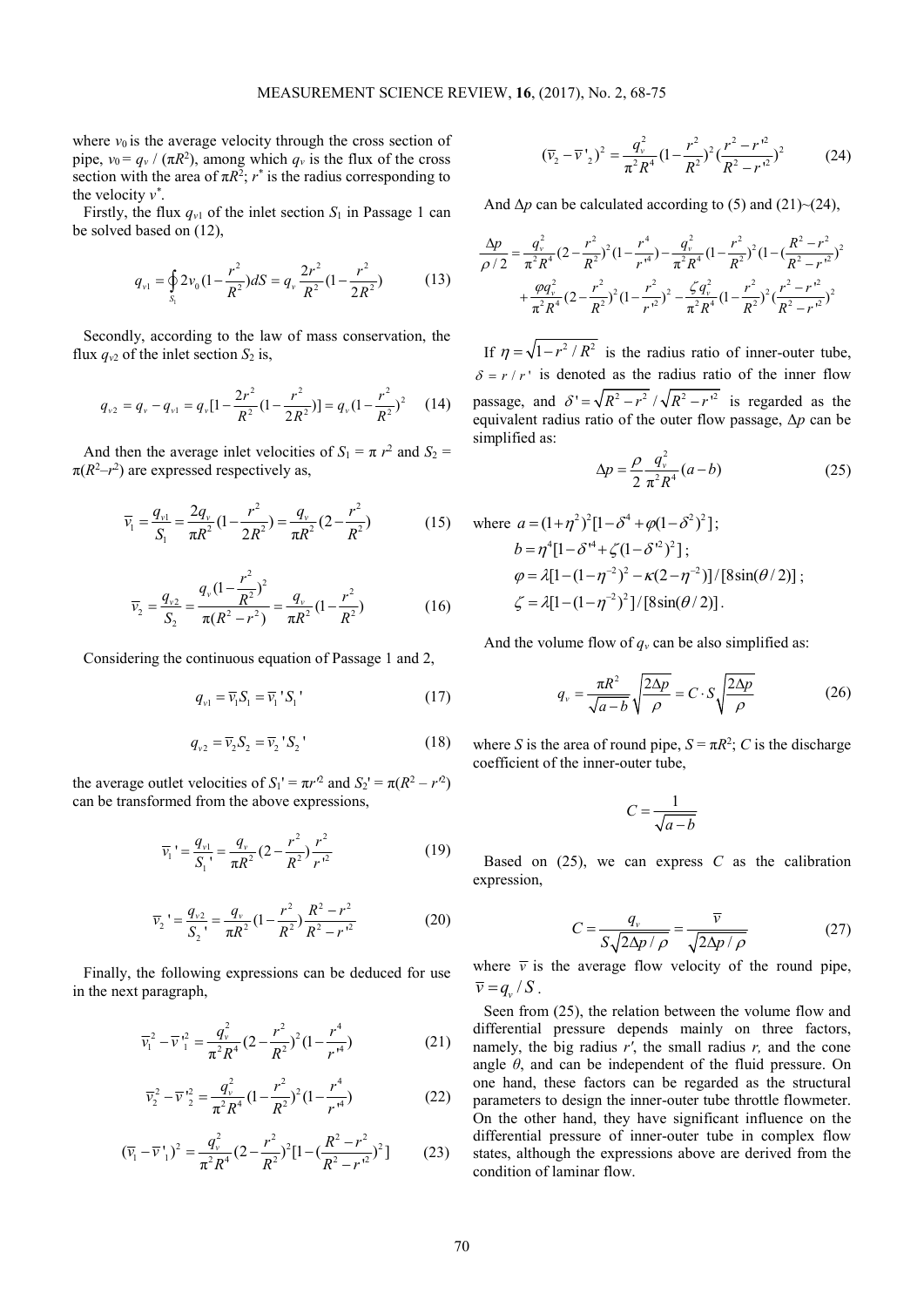### 3. SIMULATION AND ANALYSIS OF FLOWMETER

## *A. Orthogonal test*

To find the best performance of the inner-outer tube throttle flowmeter, those 3 factors should be considered to design the orthogonal test. The test times will be quite long when a comprehensive test is carried out. Considering 3 factors at 3 levels full test, we need as many as  $3^3 = 27$  test times, which will increase test difficulty so much that the comprehensive test cannot be conducted effectively. Therefore, the orthogonal test method can be used to find the best combinational plan effectively when using partial and representative points to replace full test points. Taking 3 factors-levels test as an example, an orthogonal test needs only 9-group tests instead of 27-group tests, which will greatly reduce the test work.

Based on the orthogonal test design theory, 3 factorslevels test plan with  $L_9(3^4)$  orthogonal table was carried out to design the structure parameters of the inner-outer tube, such as the small radius  $r$ , the big radius  $r'$ , and the cone angle (called also the diffusion angle) *θ*.

The type of tested fluid pipe is U-PVC 32\*2.4. That is, the outer radius of pipe is 16 mm and the inner radius is 13.6 mm. According to the pipeline conditions, the big radius (*r'*) of inner-outer tube can change from 6 to 12 mm, and the cone angle  $(\theta)$  varies from 6° to 8°. If taking directly 3 parameters as 3 factors to prepare the orthogonal test design, there may be some invalid plans where *r* may be equal to or even greater than *r'*. In order to avoid these unrealizable cases, the radius ratios,  $\varepsilon = r/r' < 1$ , can be defined to replace the small radius as the new factor for orthogonal test design. Table 1. shows these factors (named A, B and C) and their values of corresponding levels (1, 2 and 3), and hence produces the  $L_9(3^4)$  orthogonal table (Table 2.).

Table 1. Values of 3 factors at 3 levels.

| Factor |  | А. ε           | $B, r'$ (mm) | $\theta$ (°) |
|--------|--|----------------|--------------|--------------|
|        |  | ∪.∪            |              |              |
| Level  |  | 0.65           |              |              |
|        |  | $\circ$<br>U.O |              |              |

Table 2. Orthogonal test design of  $L_9(3^4)$ .

| Plan No. | $A, \varepsilon$ | $B, r'$ (mm)       | $C, \theta$ (°) |
|----------|------------------|--------------------|-----------------|
|          | (0.5)            | $(6 \text{ mm})$   |                 |
|          |                  | $(9 \text{ mm})$   |                 |
|          |                  | $3(12 \text{ mm})$ | ٥<br>8          |
|          | 2(0.65)          |                    |                 |
|          |                  |                    |                 |
|          |                  |                    |                 |
|          | 3(0.8)           |                    |                 |
| Ω        |                  |                    |                 |
|          |                  |                    |                 |

## *B. Fluent simulation*

To calculate the differential pressure with the flowmeter parameters in Table 2., the computational fluid dynamics (CFD) method was adopted.

Gambit was used to establish 9 groups of 3-D models based on Table 2.; the unstructured tetrahedral grids were meshed (Fig.2.) to adapt to the complex model of innerouter tube; and finally the meshing model was imported to the Fluent software.



Fig.2. Meshing the inner-outer tube of Plan 1 ( $\varepsilon = 0.5$ ,  $r' = 6$ *mm*,  $\theta = 6^{\circ}$ ) with 109133 unstructured tetrahedral grids.

The pressure-based solver, absolute velocity equation and steady state flow were set as the basic setting of Fluent. The RNG-based *k-ε* was treated as the turbulent model, because it is more accurate and reliable for a wider class of flows than the standard *k-ε* [14]*.* The water was used as the testing fluid in room temperature with the common velocity of  $0.5 \sim 3.0$  m/s moving in the test pipe, whose minimal Reynolds number (Remin) was greater than the critical Reynolds number of round pipe ( $Re<sub>c</sub> = 2000 \sim 2600$ ),

$$
Re_{\min} = \frac{v_{\min}d}{\nu} = \frac{0.5 \times 0.0272}{1.006 \times 10^{-6}} = 13159 > Re_{c}
$$

where *d* is the internal diameter of the test pipe,  $d = 27.2$  mm; *v* is the kinematic viscosity of water,  $v = 1.006 \times 10^{-6}$  m<sup>2</sup>/s;  $v_{min}$  is the minimum average inlet velocity,  $v_{\text{min}} = 0.5$  m/s.

For the incompressible fluid, the velocity inlet and outflow were set to the inlet and outlet of the boundary conditions, and the wall was set to both the throttle and pipe.

### *C. Simulation results*

Fig.3. shows the differential pressure of the inner-outer tube and the anterior-posterior throttle, denoted as Δ*p*io and  $\Delta p_{ap}$ , respectively, which were calculated under 6 velocities from 0.5 to 3.0 m/s. According to Fig.3., both  $\Delta p_{\text{io}}$  and  $\Delta p_{\text{ap}}$ increased with the increase of flow velocity. They were of a similar variation trend, and reached the relatively larger values when  $r' = 12$  mm (corresponding to Plans 3, 6 and 9) and the smaller values when  $r' = 6$  mm (equivalent to Plans 1, 4 and 7).



Fig.3. Differential pressure curves ( $\Delta p_{io}$  and  $\Delta p_{ap}$ ) of 9 plans under different flow velocities from 0.5 to 3.0 m/s.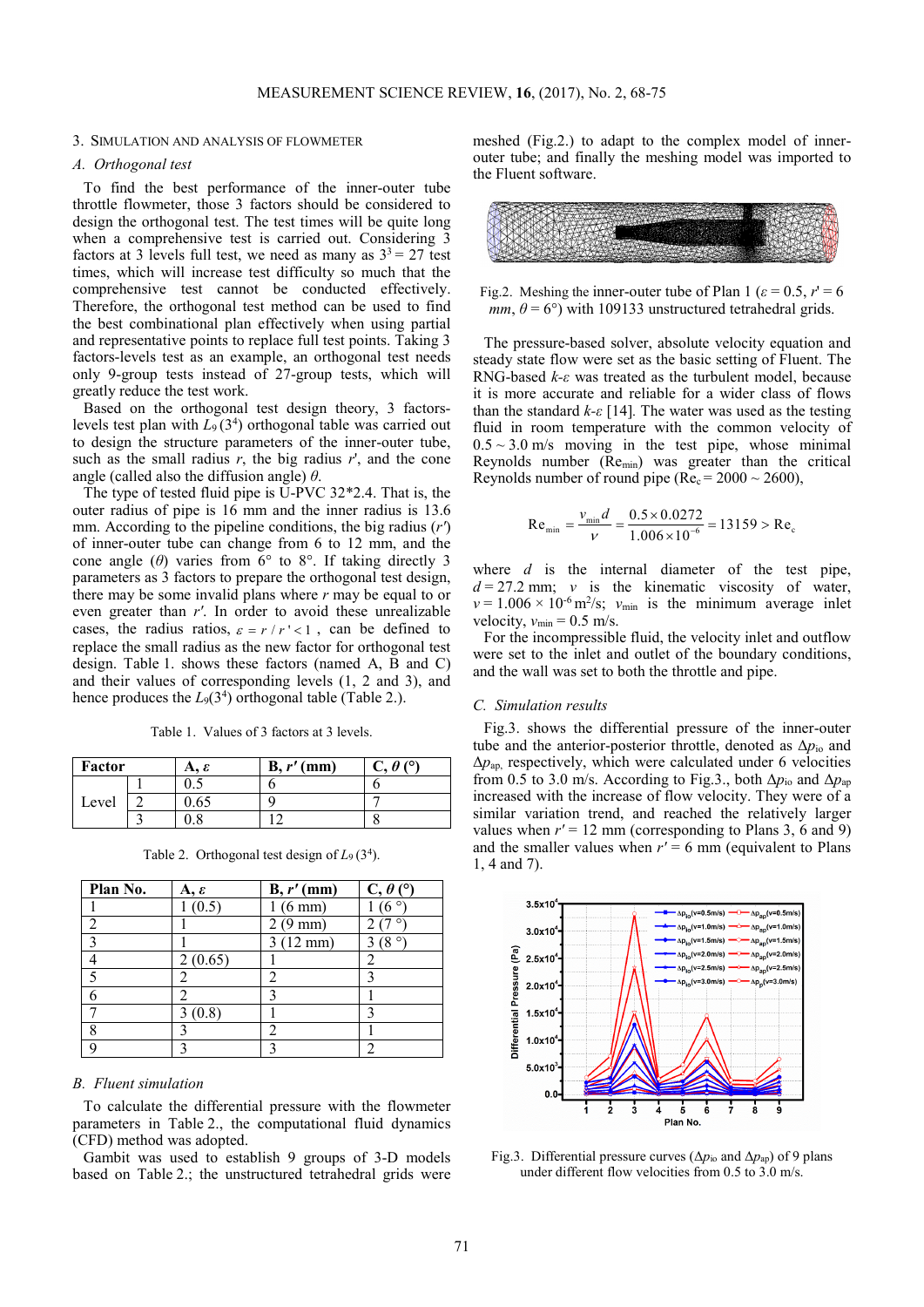## *D. Analysis of variance*

If the flowmeter pursued only the biggest differential pressure of the inner-outer tube  $(\Delta p_{io})$ , differential pressure of the anterior-posterior throttle  $(\Delta p_{ap})$  would increase to the maximum value at the same time, which could cause a large increase of power cost. In order to achieve reasonable and economic parameters, both differential pressures should be considered simultaneously, and thus a dimensionless factor named the differential pressure ratio  $\gamma$  was defined as,

$$
\gamma = \Delta p_{\rm io} / \Delta p_{\rm ap} \tag{28}
$$

Based on the defined factor and simulation results, the analysis of variance (ANOVA) was performed firstly. Table 3 provides the *F* value of different factors, such as A, B and C (detailed meaning shown in Table 1.). Table 3. and Table 4. show three factors (A, B and C) had no significant differences under flow velocities of 3.0 m/s. The strange inference came from the non-merged factors, which caused the mean square less than that of the error (Table 4.).

Table 3. Result of ANOVA of differential pressure ratios under different flow velocities of 3.0 m/s.

| Plan<br>No.    | A              | B        | $\mathbf C$    | Ratio $(\gamma)$                             |
|----------------|----------------|----------|----------------|----------------------------------------------|
| 1              | 1              | 1        | 1              | 0.707                                        |
| $\overline{2}$ | 1              | 2        | $\overline{2}$ | 0.427                                        |
| 3              | 1              | 3        | 3              | 0.387                                        |
| 4              | 2              | 1        | 2              | 0.631                                        |
| 5              | 2              | 2        | 3              | 0.44                                         |
| 6              | $\overline{2}$ | 3        | 1              | 0.413                                        |
| 7              | 3              | 1        | 3              | 0.491                                        |
| 8              | 3              | 2        | 1              | 0.41                                         |
| 9              | 3              | 3        | $\overline{2}$ | 0.499                                        |
| $T_1$          | 1.521          | 1.829    | 1.530          |                                              |
| $T_2$          | 1.484          | 1.277    | 1.557          | $\Sigma T = 4.4050$                          |
| $T_3$          | 1.400          | 1.299    | 1.318          | $\Sigma \gamma^2 = 2.2525$<br>$S_T = 0.0965$ |
| SS             | 0.002563       | 0.065121 | 0.011422       |                                              |

Table 4. Details of ANOVA under velocities of 3.0 m/s.

| Factor | Degree of<br>Freedom | <b>Stdev</b><br><b>Square</b> | Mean<br>Square | $\bm{F}$ |
|--------|----------------------|-------------------------------|----------------|----------|
| А      |                      | 0.002563                      | 0.001281       | 0.1477   |
| В      |                      | 0.065121                      | 0.032560       | 3.7532   |
| C      |                      | 0.011422                      | 0.005711       | 0.6583   |
| Error  |                      | 0.017351                      | 0.008675       |          |

Therefore, Factors A and C can be merged and appended to the error, because they seem to have no effect on the differential pressure ratio. Table 5. is the result of reanalysis of variance, where Factor B or the big diameter could be regarded as the significant factor. That is to say, the smaller the big diameter  $r'$  is, the bigger ratio of differential pressure can be achieved. This conclusion could be verified from the following Fig.4., where Plans 1, 4 and 7 achieved the bigger ratio because there was the smallest big diameter  $(r' = 6$  mm) in the plans above.

|  |  | Table 5. Details of re-ANOVA under velocities of 3.0 m/s. |  |  |  |
|--|--|-----------------------------------------------------------|--|--|--|
|--|--|-----------------------------------------------------------|--|--|--|

| Factor   | Degree of<br>Freedom | <b>Stdev</b><br><b>Square</b> | Mean<br><b>Square</b>     | $\bm{F}$ |
|----------|----------------------|-------------------------------|---------------------------|----------|
|          |                      | 0.065121                      | 0.032560                  | 6.2346   |
| $Error*$ |                      | 0.031335                      | 0.005223                  |          |
| Sum      |                      | 0.096456                      | $F_{1-0.05}(2, 6) = 5.14$ |          |

## *E. Range analysis*

From the intuitive view, the level  $A_1B_1C_1$  of Plan 1 seemed to reach the largest value of differential pressure ratio among 9 plans in Fig.4.



Fig.4. Pressure loss ratios of 9 plans under different flow velocities from  $0.\overline{5}$  to  $3.0$  m/s.

However, the deduced new level of  $A_1B_1C_2$  might reach a larger value than Plan 1, after performing the range analysis (Table 6.) based on simulation results.

Table 6. Range analysis of differential pressure ratio under different flow velocities from 0.5 to 3.0 m/s.

| <b>Velocity</b> | Range             |       | <b>Factors</b> |                |  |
|-----------------|-------------------|-------|----------------|----------------|--|
| (m/s)           | <b>Analysis</b>   | A     | В              | $\mathbf C$    |  |
|                 | Average $k_1$     | 0.487 | 0.524          | 0.476          |  |
|                 | Average $k_2$     | 0.457 | 0.409          | 0.492          |  |
| 0.5             | Average $k_3$     | 0.450 | 0.460          | 0.426          |  |
|                 | Range $R_{\rm g}$ | 0.036 | 0.114          | 0.066          |  |
|                 | Biggest level     |       |                | $\overline{2}$ |  |
| $1.0 \sim 2.5$  |                   | .     | .              | .              |  |
|                 | Biggest level     |       |                | $\overline{c}$ |  |
|                 | Average $k_1$     | 0.507 | 0.610          | 0.510          |  |
|                 | Average $k_2$     | 0.495 | 0.425          | 0.519          |  |
| 3.0             | Average $k_3$     | 0.467 | 0.433          | 0.439          |  |
|                 | Range $R_g$       | 0.040 | 0.184          | 0.080          |  |
|                 | Biggest level     |       |                | $\overline{2}$ |  |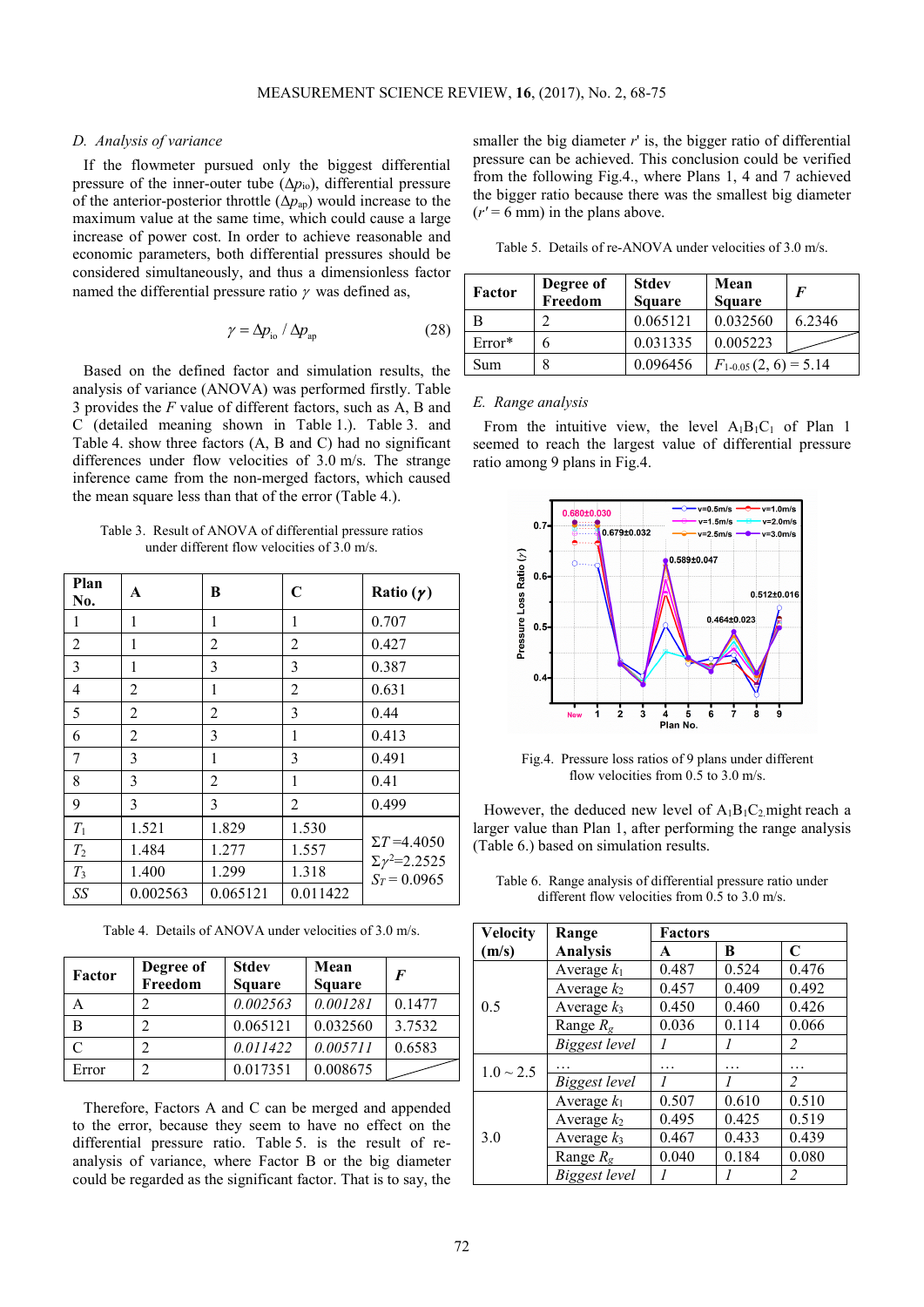Considering the test plans did not contain the new level of  $A_1B_1C_2$ , the corresponding simulation was performed more with  $\theta = 7^{\circ}$ ,  $r' = 6$  mm,  $\varepsilon = 0.5$  under 6 velocities and the results are displayed in Fig.4. and Table 7. The final result showed that the average differential pressure ratio  $\sqrt{\gamma}$  = 0.680 ± 0.030) in the new level of A<sub>1</sub>B<sub>1</sub>C<sub>2</sub> was slightly superior to Plan 1, which validated that range analysis could find the optimal combination parameters with the help of carefully designed orthogonal test.

Table 7. Simulation results of best level  $A_1B_1C_2$  under different flow velocities from 0.5 to 3.0 m/s.

| <b>Velocity</b> | A <sub>1</sub> B <sub>1</sub> C <sub>2</sub> : $r = 3$ mm, $r' = 6$ mm, $\theta = 7^{\circ}$ |                             |                   |  |
|-----------------|----------------------------------------------------------------------------------------------|-----------------------------|-------------------|--|
| (m/s)           | $\Delta p_{ap}$ (Pa)                                                                         | $\Delta p_{\text{io}}$ (Pa) |                   |  |
| 0.5             | 114.3                                                                                        | 71.5                        | 0.626             |  |
| 1.0             | 395.0                                                                                        | 263.3                       | 0.667             |  |
| 1.5             | 841.3                                                                                        | 576.4                       | 0.685             |  |
| 2.0             | 1447.0                                                                                       | 1005.8                      | 0.695             |  |
| 2.5             | 2203.9                                                                                       | 1547.4                      | 0.702             |  |
| 3.0             | 3115.7                                                                                       | 2203.5                      | 0.707             |  |
| Average         | 1352.9                                                                                       | 944.7                       | $0.680 \pm 0.030$ |  |

## 4. DISCUSSION

#### *A. Discharge coefficient*

Aimed at the best level of  $A_1B_1C_2$ , the discharge coefficient could be fitted as the slope of a line connecting the root of differential pressure  $\sqrt{\Delta p}$  with the flow velocity *v* based on (27) in Fig.5.



Fig.5. Discharge coefficient fitting based on the root of differential pressure and volume flow.

As the highest ratio of differential pressure, the optimal level of  $A_1B_1C_2$  was used to estimate the discharge coefficient, shown in Fig.5. By fitting linearly between *Q<sup>v</sup>* and two kinds of root of differential pressure ( $\sqrt{p_{\text{av}}}$  and  $\sqrt{p_{i_{\text{O}}}}$ ), respectively, two slopes were in the same order of magnitude, *k*ap = 0.05293 for the anterior-posterior differential pressure and  $k_{\text{io}} = 0.06335$  for the inner-outer

one. According to (27), the discharge coefficients could be calculated as

$$
C_{\text{ap}} = \frac{v}{\sqrt{2\Delta p_{\text{ap}} / \rho}} = \frac{k_{\text{ap}}}{\sqrt{2\rho}} = \frac{0.05293}{\sqrt{2 \times 998.2}} = 1.1846 \times 10^{-3}
$$

and 
$$
C_{\text{io}} = \frac{k_{\text{io}}}{\sqrt{2\rho}} = \frac{0.06335}{\sqrt{2 \times 998.2}} = 1.4178 \times 10^{-3}
$$
,

where the density of water at room temperature (20°C) is  $\rho$  = 998.2 kg/m<sup>3</sup>.

The calculation results meant two discharge coefficients (*C*ap and *C*io) were in the same order of magnitude as well, but  $C_{\text{io}}$  was larger than  $C_{\text{ap}}$ , which showed the sensitivity of the inner-outer tube as the measuring unit was better than that of the anterior-posterior throttle. Meanwhile, the fitting determination coefficient  $(R^2 = 0.9999)$  of the former was slightly better than that of the latter  $(R^2 = 0.9995)$ . That is, the inner-outer tube is more competitive and more convenient in some special cases, especially in the limited space, because  $\Delta p_{io}$  can be achieved only in the same section.

## *B. Differential pressure comparison between anteriorposterior throttle and inner-outer tube*

The  $\Delta p_{ap}$  of the anterior-posterior throttle should be as low as possible in virtue of the tremendous impact on the cost of the fluid transmission, while the  $\Delta p_{\text{io}}$  of the inner-outer tube may be taken as a higher value because it can reduce the difficulty to measure the signal of differential pressure and decrease the investment cost. Therefore, Δ*p*io and Δ*p*ap can be maximized together to obtain the bigger  $\Delta p_{\text{io}}$  and smaller Δ*p*ap simultaneously. Furthermore, a dimensionless factor *f*  is defined in (28) to avoid different magnitude of differential pressures and reduce the effect of the different fluid velocities,

$$
f = \frac{\Delta p_{\text{io}} - \Delta p_{\text{ap}}}{\Delta p_{\text{ap}}} = \gamma - 1
$$

Without considering the constant item, *f* could be transformed to the differential pressure ratio  $\gamma$  expressed in (28). As a result, the deduced level of  $A_1B_1C_2$  could provide the best choice for the inner-outer tube flowmeter, corresponding to the largest  $\gamma$ .

The presented flowmeter adopted the inner-outer tube to obtain another differential pressure  $\Delta p_{\rm io}$  related to the flow velocity, other than the traditional differential pressure  $\Delta p_{\text{an}}$ . On one hand, the  $\Delta p_{ap}$  range of  $A_1B_1C_2$  was 110~3200 Pa, obviously one order magnitude less than that of  $A_1B_3C_3$ (Plan 3 in Fig.3.), and hence the power charge of the optimal level could be reduced significantly. On the other hand, the  $\Delta p_{\rm io}$  of the optimal level is more than twice that of Plan 8 (close to the smallest level). Thus, the measured signal  $\Delta p_{\text{io}}$ can avoid high sensitivity of pressure sensor and decrease the manufacturing expenses of the inner-outer tube flowmeter because of the relatively large value of Δ*p*io.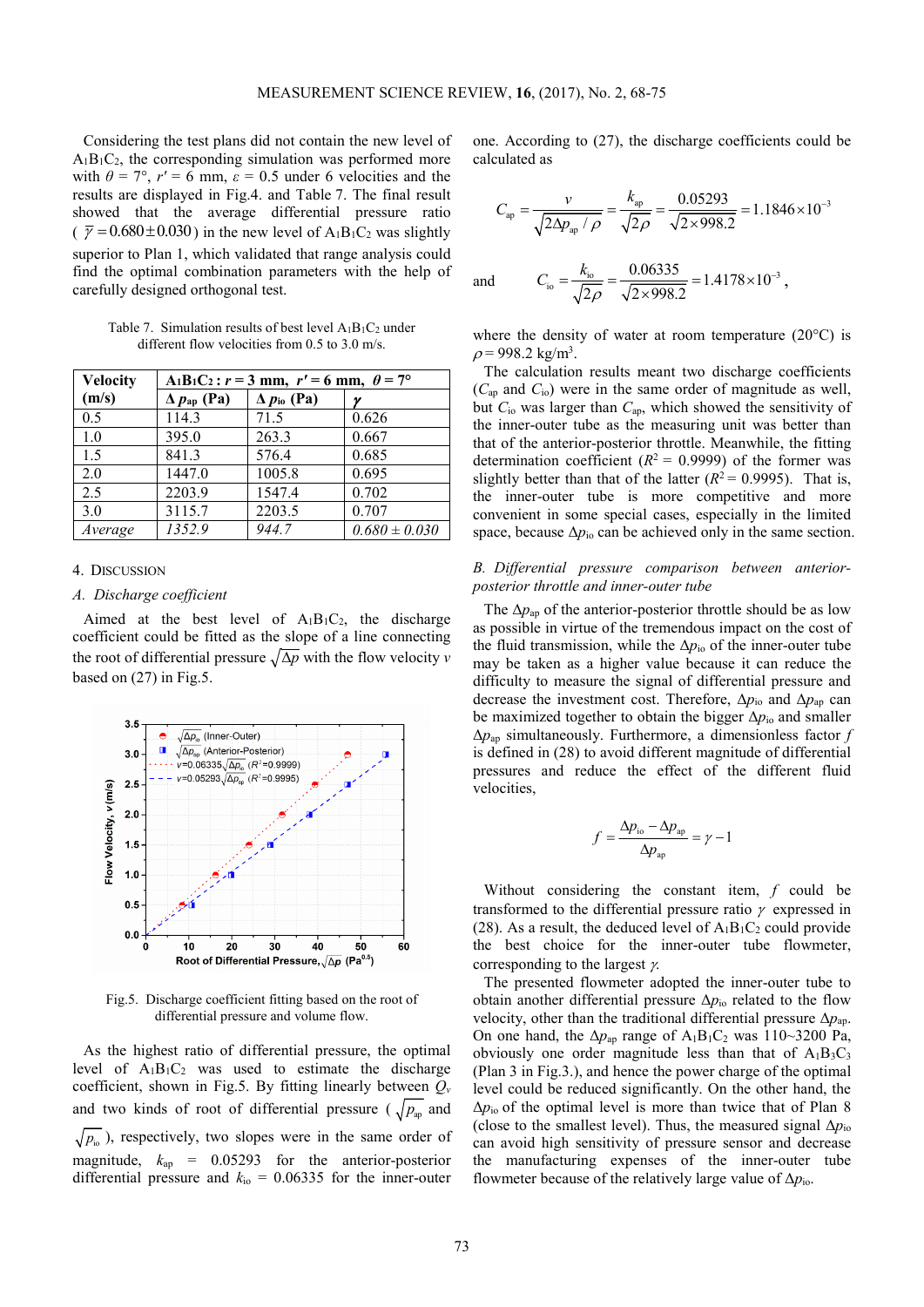As is known, V-cone flowmeter has been one of the most popular throttle flowmeters in recent years, because of its good performance and low pressure loss. To compare with the inner-outer tube flowmeter presented in this paper, the V-cone flowmeter was set to the parameters below based on the popular researches [15]-[16]. The length of V-cone was 200 mm, and the equivalent diameter ratio was  $\beta$  = 0.6, and the diffusion angles were 60° (anterior) and 150° (posterior), respectively.

Using the same boundary conditions as those of the innerouter tube flowmeter, the differential pressure of the V-cone throttle in Fig.6. was compared with that of the inner-outer tube and anterior-posterior throttle under the same flow velocity. The simulation results showed that the sensitivity of V-cone flowmeter was quite lower than that of the innerouter tube flowmeter (including  $\Delta p_{ap}$  and  $\Delta p_{io}$  as measuring unit). According to the data, the differential pressure of Vcone (Δ*p*V-cone) was about 16 times of Δ*p*io under flow velocities varying from 0.5 to 3.0 m/s, and hence the slope of the output/input line for the V-cone flowmeter was only a quarter of that for the presented flowmeter. It is no doubt that the inner-outer tube flowmeter can both reduce more operating cost than V-cone, and increase the sensitivity to a great extent as the important factor for the flowmeter to use more widely.



Fig.6. Comparison of anterior-posterior differential pressure between V-cone flowmeter and inner-outer tube flowmeter.

## 5. CONCLUSION

Firstly, a throttle element of the inner-outer tube was designed and presented to solve the dilemma between the smaller differential pressure (or pressure loss) and the larger flow measurement signal in traditional throttle flowmeters. Secondly, the mathematical model was deduced theoretically based on the hydrodynamics, where there were three major parameters (big radius *r'*, small radius *r,* and cone angle *θ*) to determine the structure of inner-outer tube. Thirdly, using both  $L_9(3^4)$  table of orthogonal test design and CFD of Fluent software, the optimal results were obtained by taking a defined ratio of the inner-outer differential pressure  $\Delta p_{\text{io}}$  divided by the anterior-posterior one  $\Delta p_{\text{ap}}$  as the optimization goal. Finally, the optimal simulation results  $(r' = 6$  mm,  $r = 3$  mm and  $\theta = 7^{\circ}$ ) showed that the pressure

loss of the anterior-posterior throttle could not only remain a smaller value among other parameters with the same structure, but was about one order magnitude less than that of V-cone flowmeter in the similar installation conditions, when the flow velocity varied from 0.5 to 3.0 m/s. The lower pressure loss of  $\Delta p_{\text{ap}}$  and relatively higher  $\Delta p_{\text{io}}$  as the measured signal can save the manufacture costs and avoid the large sensitivity of pressure sensors, which may lead to a broader application in chemical and petrochemical enterprises.

## ACKNOWLEDGMENT

The authors would like to acknowledge the support from the National Natural Science Foundation of China under Grant no. 61401406 and no. 50871086.

## **REFERENCES**

- [1] Schena, E., Massaroni, C., Saccomandi, P., Cecchini, S. (2015). Flow measurement in mechanical ventilation: A review. *Medical Engineering & Physics*, 37 (3), 257-264.
- [2] Thorn, R., Johansen, G.A., Hjertaker, B.T. (2013). Three-phase flow measurement in the petroleum industry. *Measurement Science and Technology*, 24 (1), 12003-12019.
- [3] Jiang, W., Zhang T., Xu, Y., et al. (2016). The effects of fluid viscosity on the orifice rotameter. *Measurement Science Review*, 16 (2), 87-95.
- [4] Fincham, A.M., Spedding, G.R. (1997). Low cost, high resolution DPIV for measurement of turbulent fluid flow. *Experiments in Fluids*, 23 (6), 449-462.
- [5] Santi, P.M. (2014). Precision and accuracy in debrisflow volume measurement. *Environmental & Engineering Geoscience*, 20 (4), 349-359.
- [6] Daev, Z.A. (2015). A comparative analysis of the discharge coefficients of variable pressure-drop flowmeters. *Measurement Techniques*, 58 (3), 323- 326.
- [7] Nukui, K., Komiya, K., Kagawa, T. (2009). Effect of temperature sensor position on differential pressure measurement in orifice type flowmeter. *Journal of Clinical Psychopharmacology*, 38 (3), 233-238.
- [8] Xu, L., Zhou, W., Li, X., et al. (2011). Wet-gas flow modeling for the straight section of throat-extended Venturi meter. *IEEE Transactions on Instrumentation and Measurement*, 60 (6), 2080-2087.
- [9] Nithin, T., Jain, N., Hiriyannaiah, A. (2012). Optimization of Venturi flow meter model for the angle of divergence with minimal pressure drop by computational fluid dynamics method. In *International Conference on Challenges and Opportunities in Mechanical Engineering, Industrial Engineering and Management Studies (ICCOMIM 2012)*, July 11-13, 2012, 658-670.
- [10] Wei, C., Tan, Ch., Dong, F. (2011). Numerical simulation and optimal design for cone flowmeter. *Journal of Engineering Thermophysics*, 32 (7), 1165- 1168.